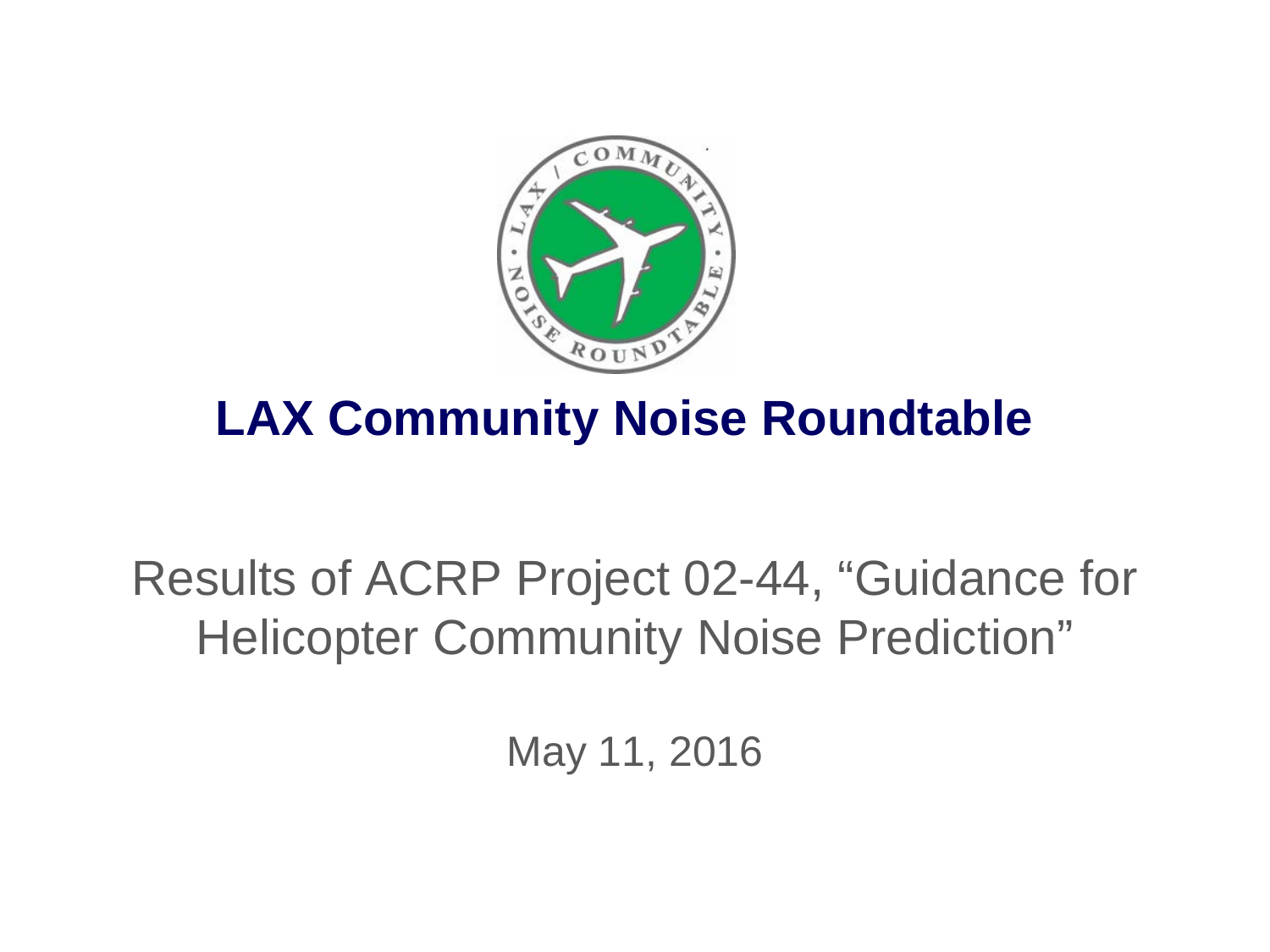

## **Airport Cooperative Research Program**

The National Academies of  $SCIENCES · ENGINEERING · MEDICINE$ 



- **Focuses on research to serve airport needs**
- **Managed by the Transportation Research Board of the National Academies of Sciences, Engineering, and Medicine**
- **Sponsored by the FAA, but the FAA does not endorse and is not bound by any research results**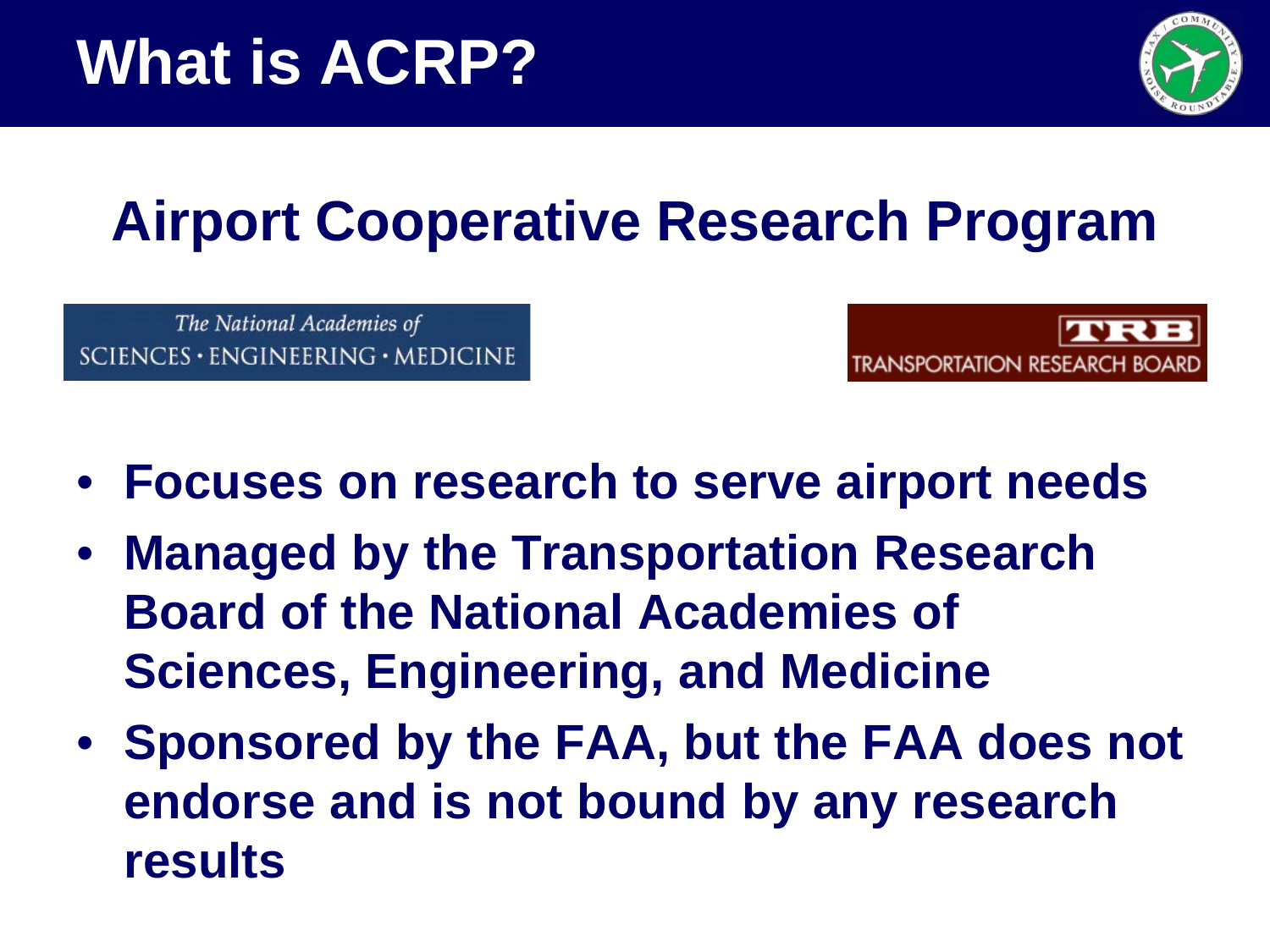

#### **There is no peer-reviewed document describing modeling techniques for helicopter and tiltrotor noise**





Photos from:

- https://en.wikipedia.org/wiki/MD\_Helicopters\_MD\_500
- https://en.wikipedia.org/wiki/Tiltrotor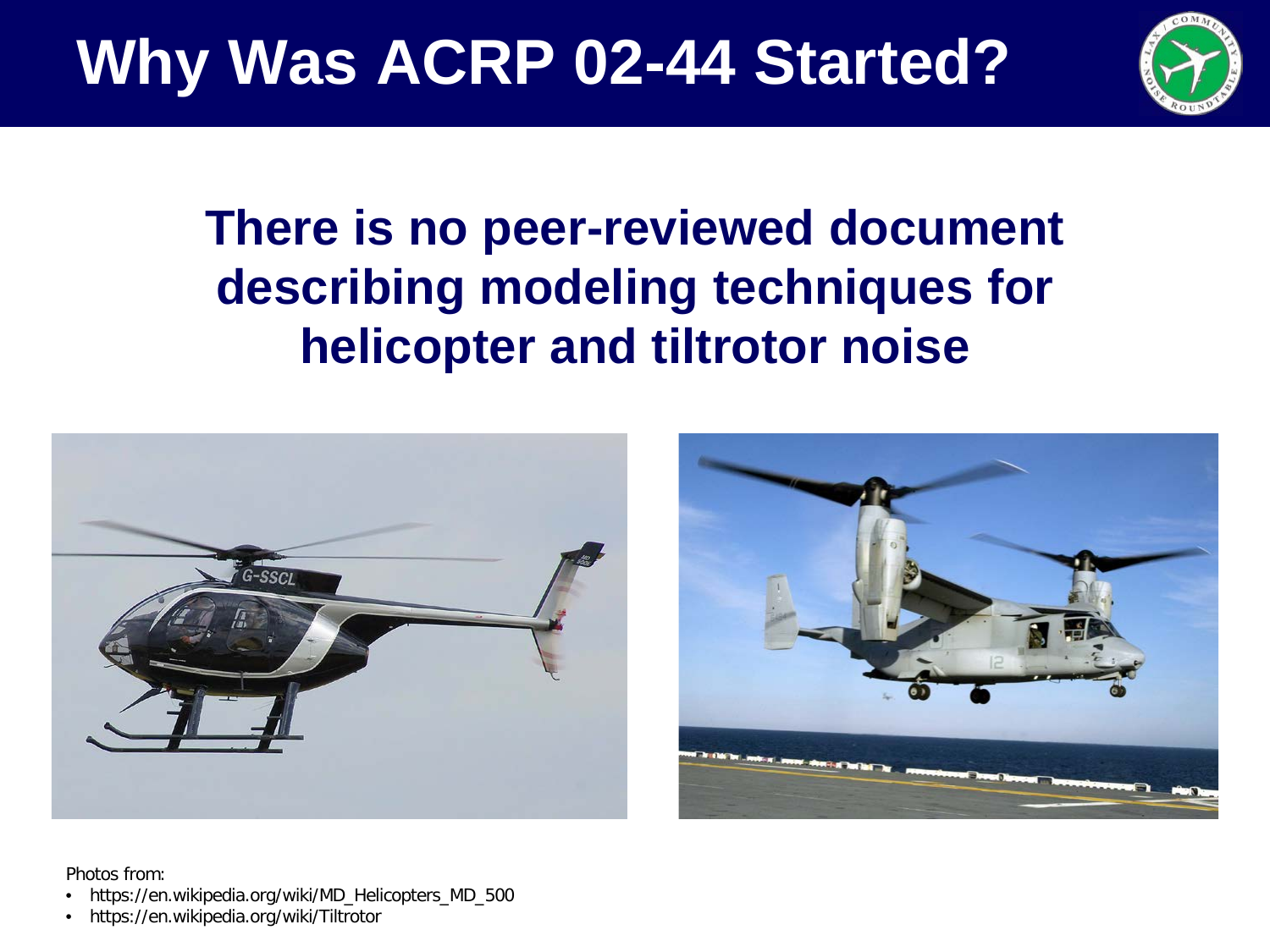### **Key ACRP 02-44 Tasks**



- **Document current helicopter modeling methods**
- **Recommend peer-reviewable improvements to FAA regulatory noise model for greater accuracy**
- **Recommend implementation steps for model improvements**

**The project does not recommend what noise metric to use for modeling helicopter noise**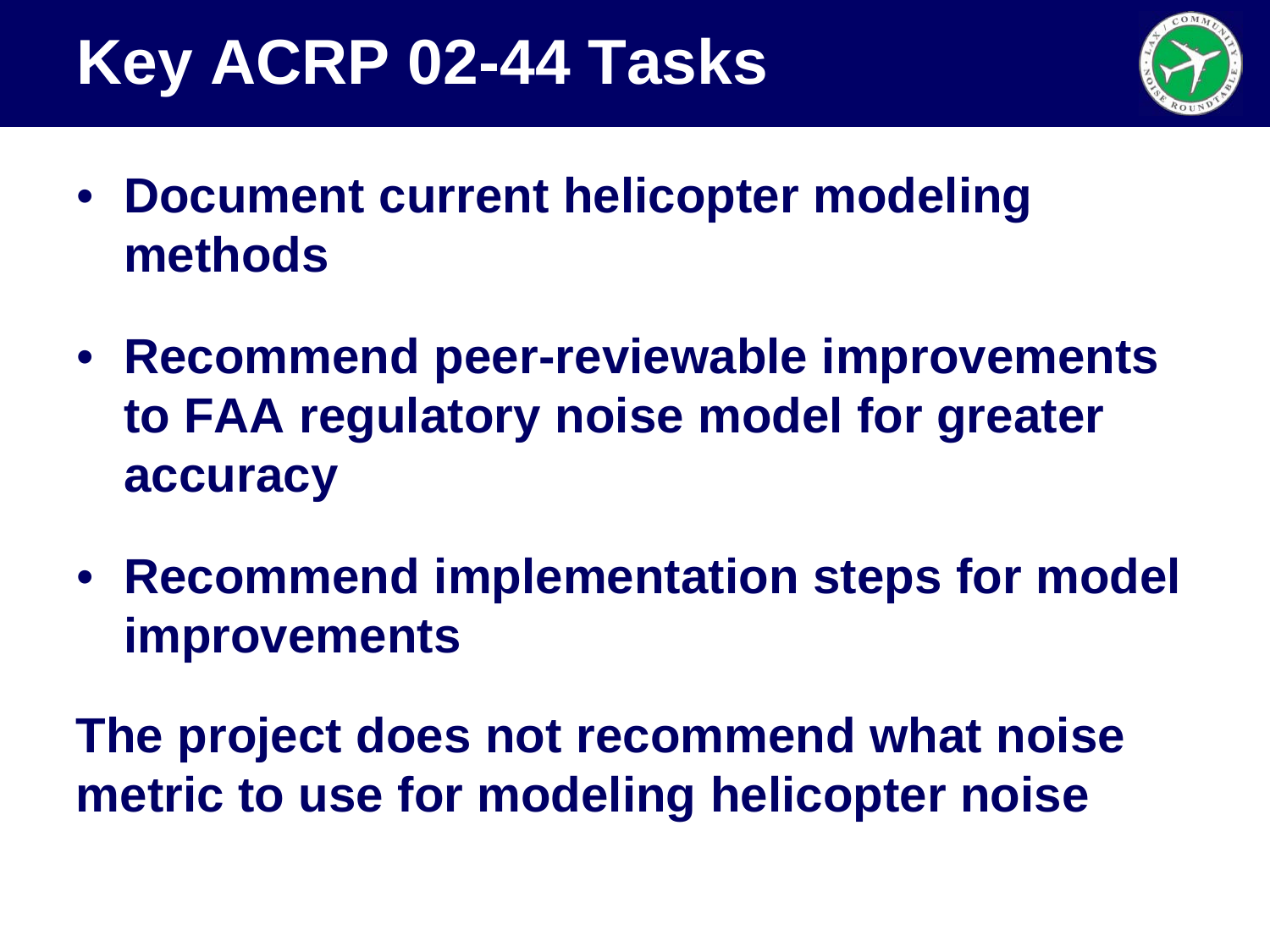## **Aircraft Noise Modeling Data**



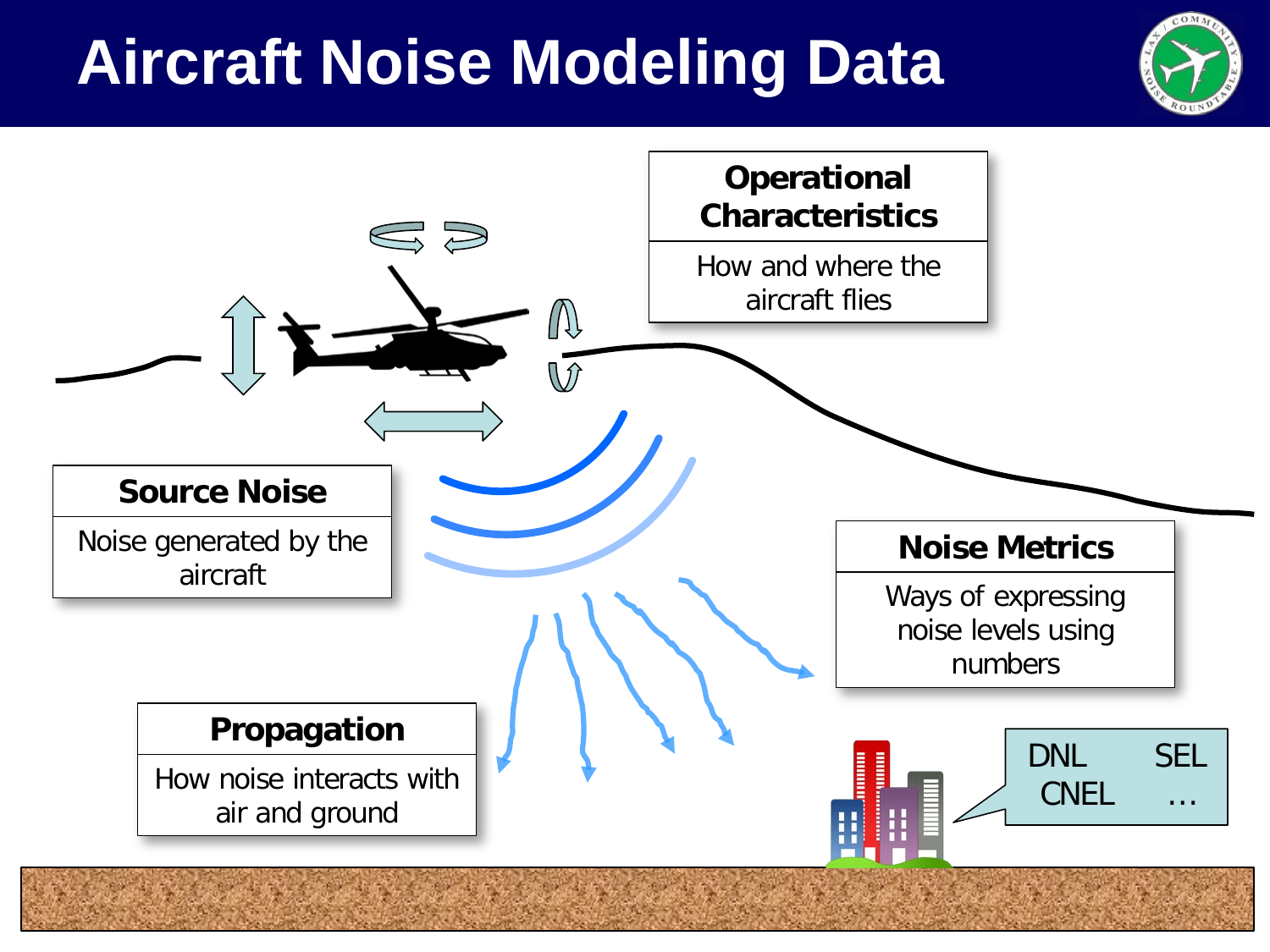# **The Project Compared 3 Models**









- FAA Aviation Environmental Design Tool / Integrated Noise Model
- AEDT replaced INM in 2015 for most aviation projects
- US Department of Defense Advanced Acoustic Model
- Higher fidelity than AEDT/INM
- **HELicopter** Environmental Noise Analysis model
- Developed and maintained in Europe
- Higher fidelity than AEDT/INM

The project primarily compared AAM and INM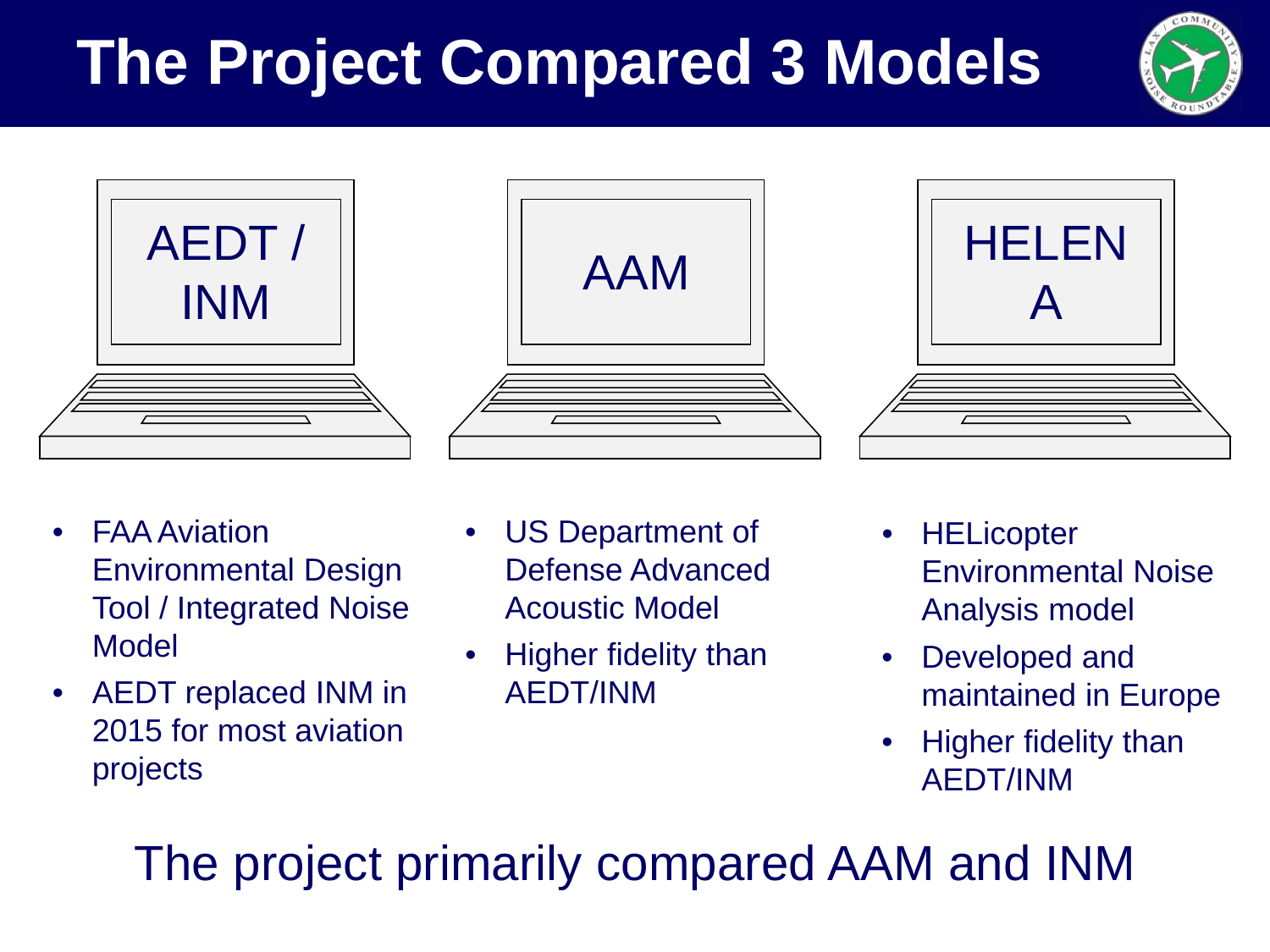

**ACRP 02-44 made recommendations to improve AEDT in several key areas:**

- **Directional noise**
- **Low-frequency noise**
- **Operational characteristics**
- **Sound propagation**
- **Tiltrotors**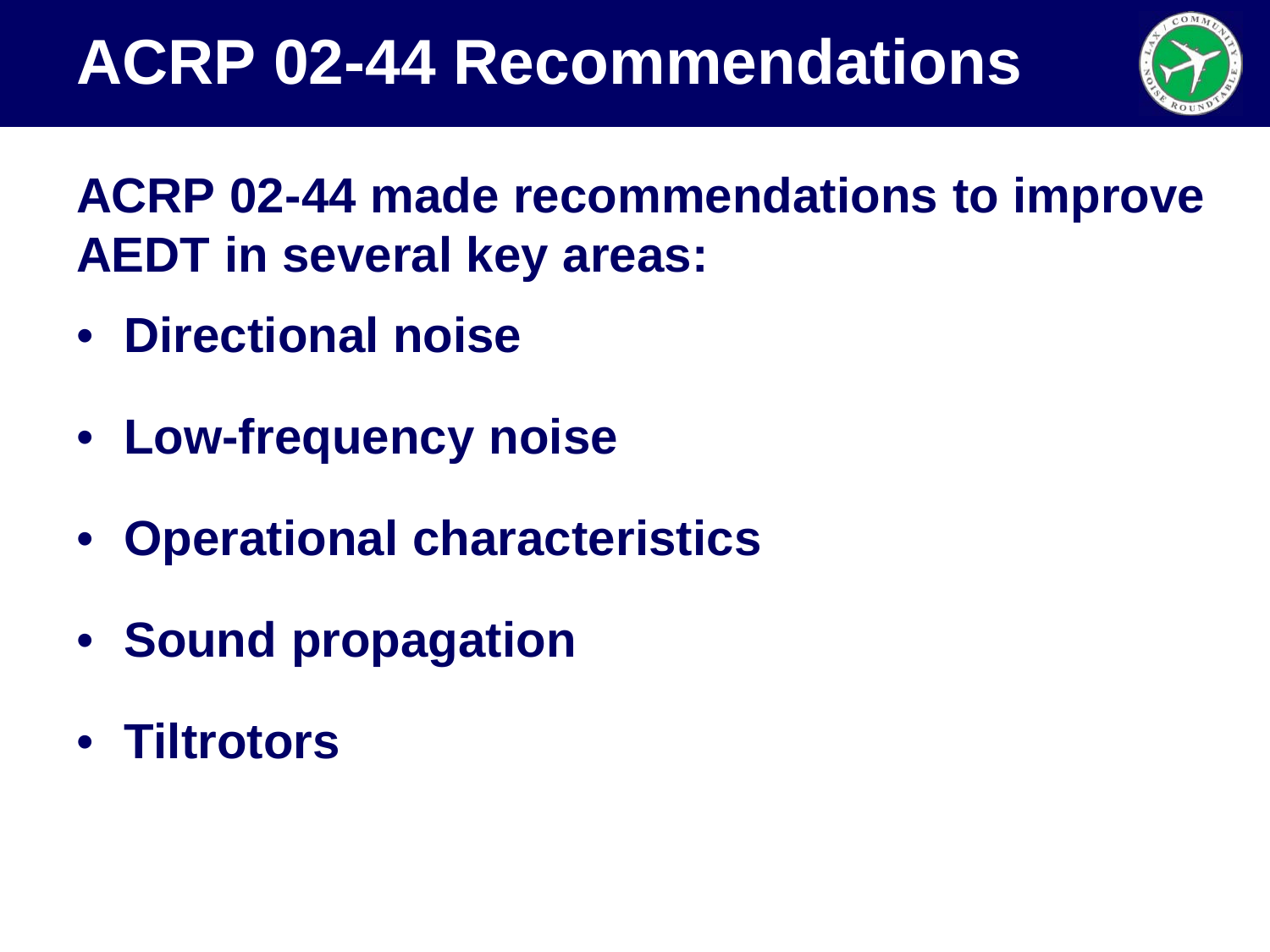

#### **Increase AEDT fidelity to better capture how noise changes with angle between helicopter and listener**

#### **AAM Example: Noise Level vs. Angle**



- Directionality of noise depends on how the helicopter is operated
- For forward flight, AEDT/INM only includes noise data for:
	- Directly underneath
	- 45 degrees from the left side
	- 45 degrees from the right side
- For hover and idle, AEDT/INM only includes noise data for helicopter front and back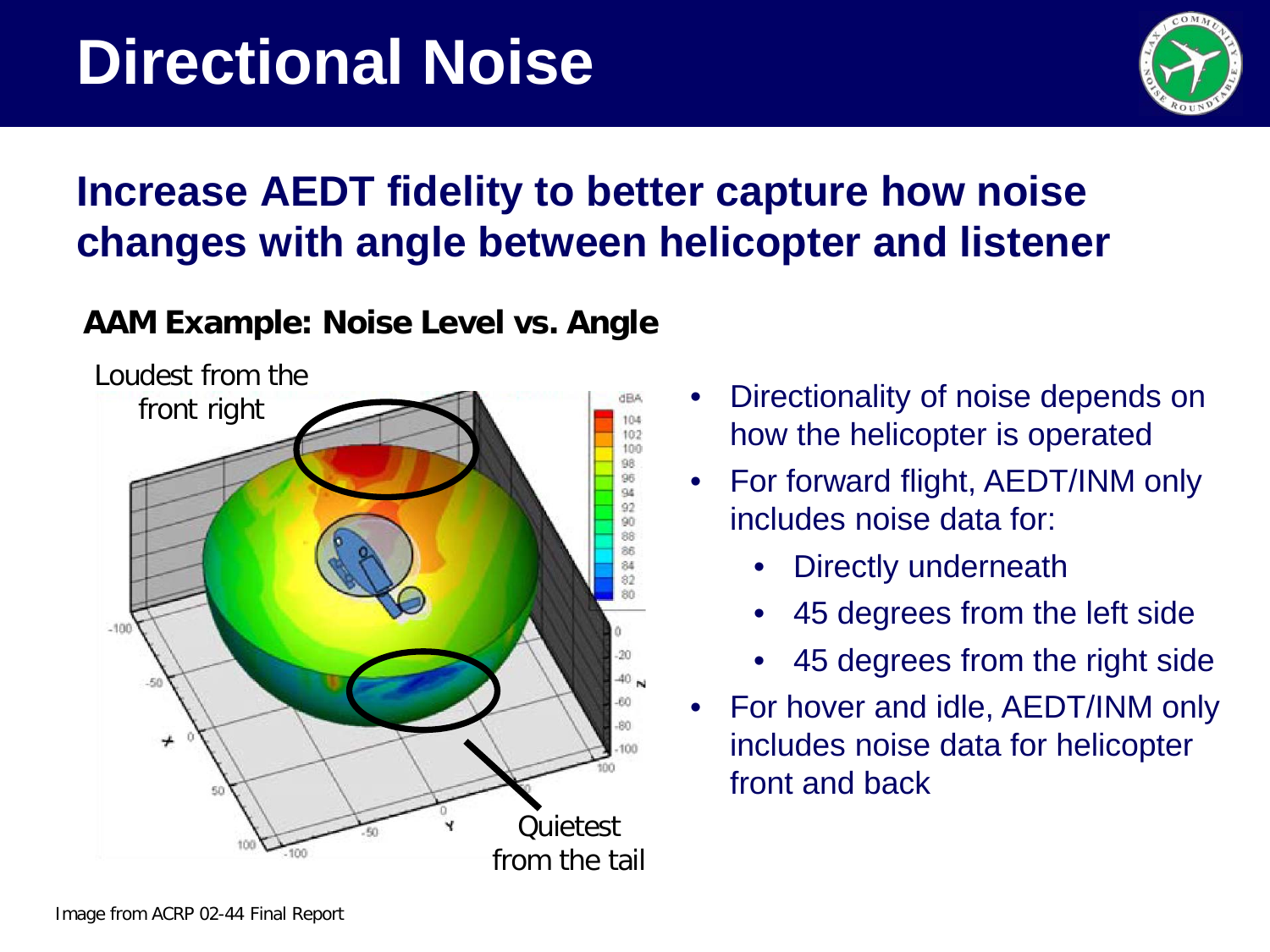

#### **Add data to AEDT to extend sound frequency range down to 10 Hertz (Hz)**



- **Helicopters produce a high degree of sound energy below 50 Hz**
- **Low frequencies travel further than high frequencies**
- **Frequencies below 20 Hz can be perceived as "rumble"**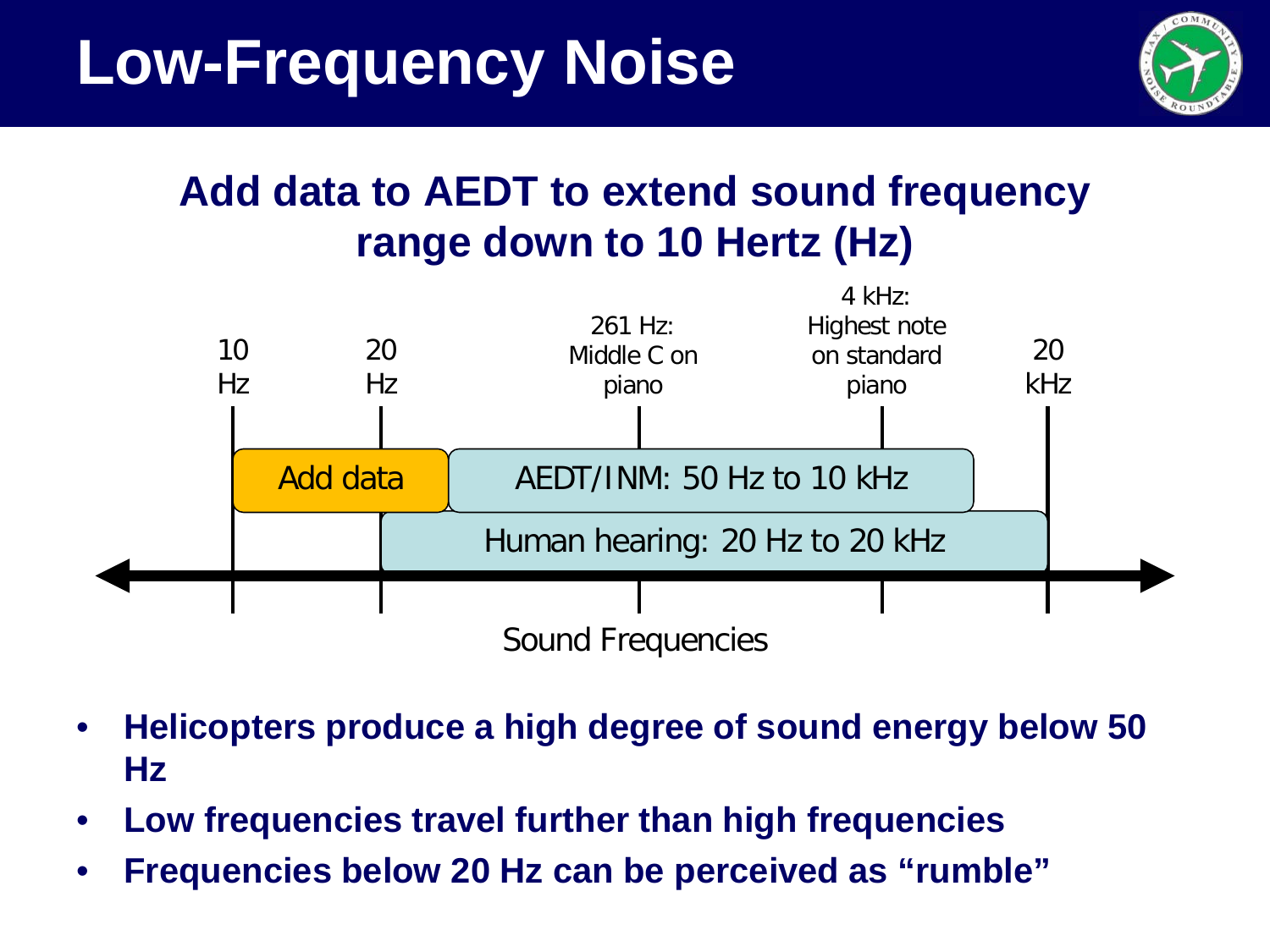## **Operational Characteristics**



#### **Include methods to model how maneuvers and climb / descent angle affect helicopter noise**



- **Certain maneuvers and climb / descent angles cause "blade slap" (rotor blades colliding with their own wake turbulence), which can increase noise by over 10 decibels**
- **An increase of 6 – 10 decibels is perceived as a doubling of loudness**

Image from https://www.nas.nasa.gov/SC12/demos/demo1.html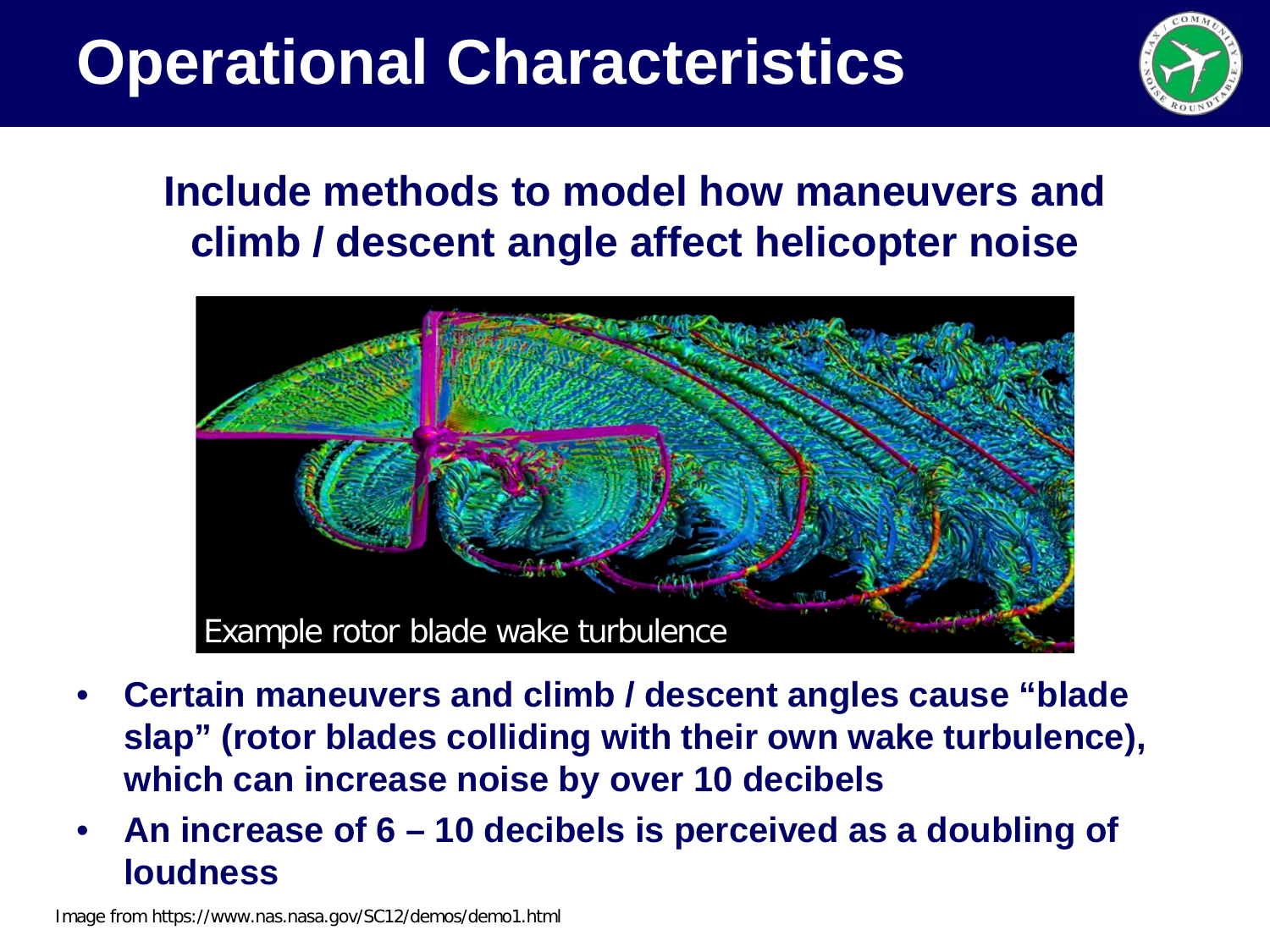## **Sound Propagation**



#### **Model changes in sound propagation due to varying weather, terrain, and buildings**

Buildings affect noise levels at example airport in research study



- Weather affects how sound travels, and AEDT/INM only use airport average weather data
- AEDT/INM can only model all hard ground (e.g., water) or all soft ground (e.g., grass), but not both simultaneously
- AEDT/INM cannot model the effects of buildings on sound propagation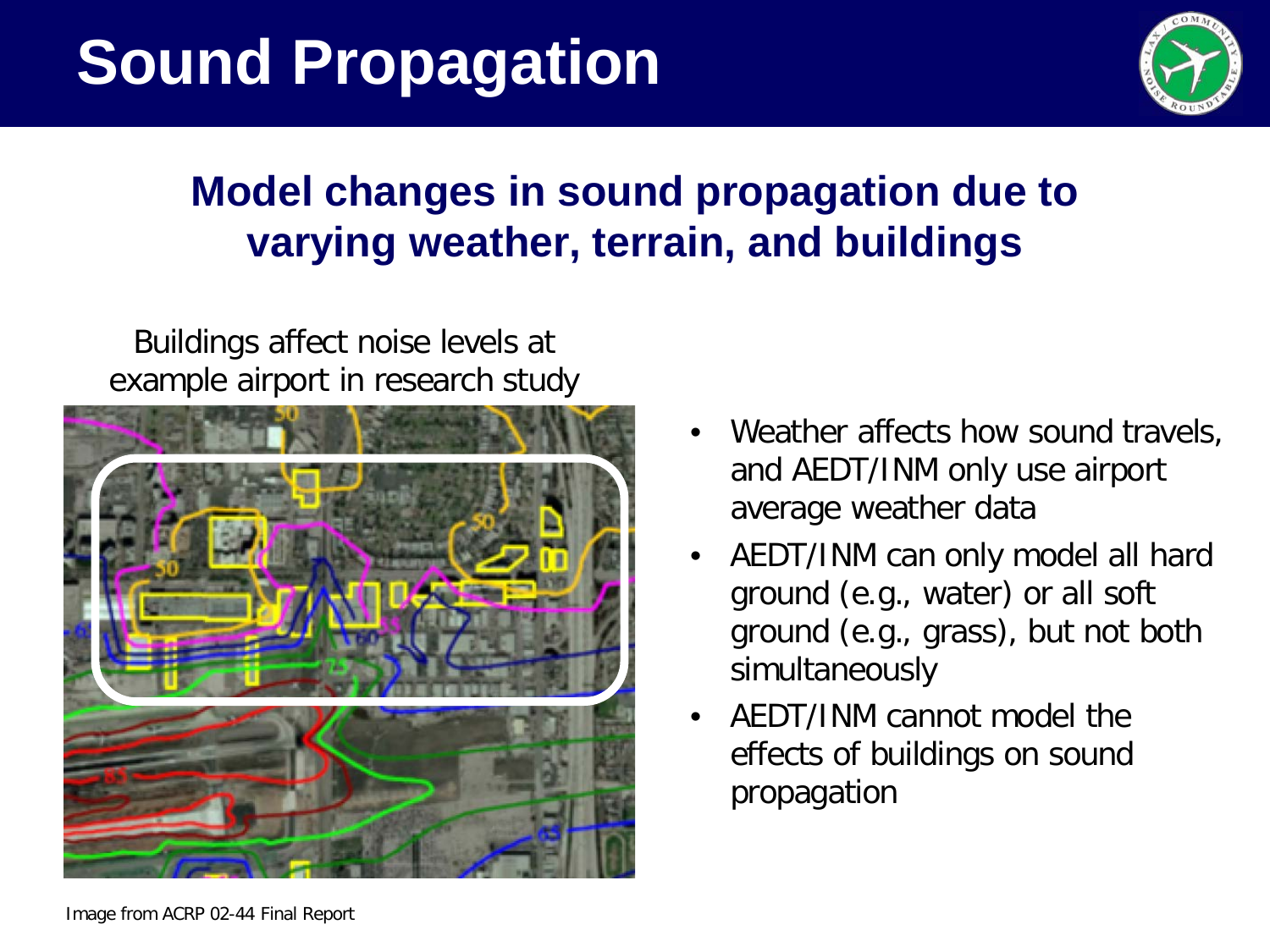### **Tiltrotors**



#### **Incorporate techniques for modeling tiltrotor "transition" mode**







Helicopter mode **Airplane mode** 

- **Noise from tiltrotors during transition is different from noise during "helicopter" and "airplane" modes**
- **AEDT/INM has no transition mode data**

Images from:

• https://commons.wikimedia.org/wiki/V-22\_Osprey

• https://en.wikipedia.org/wiki/Bell\_Boeing\_V-22\_Osprey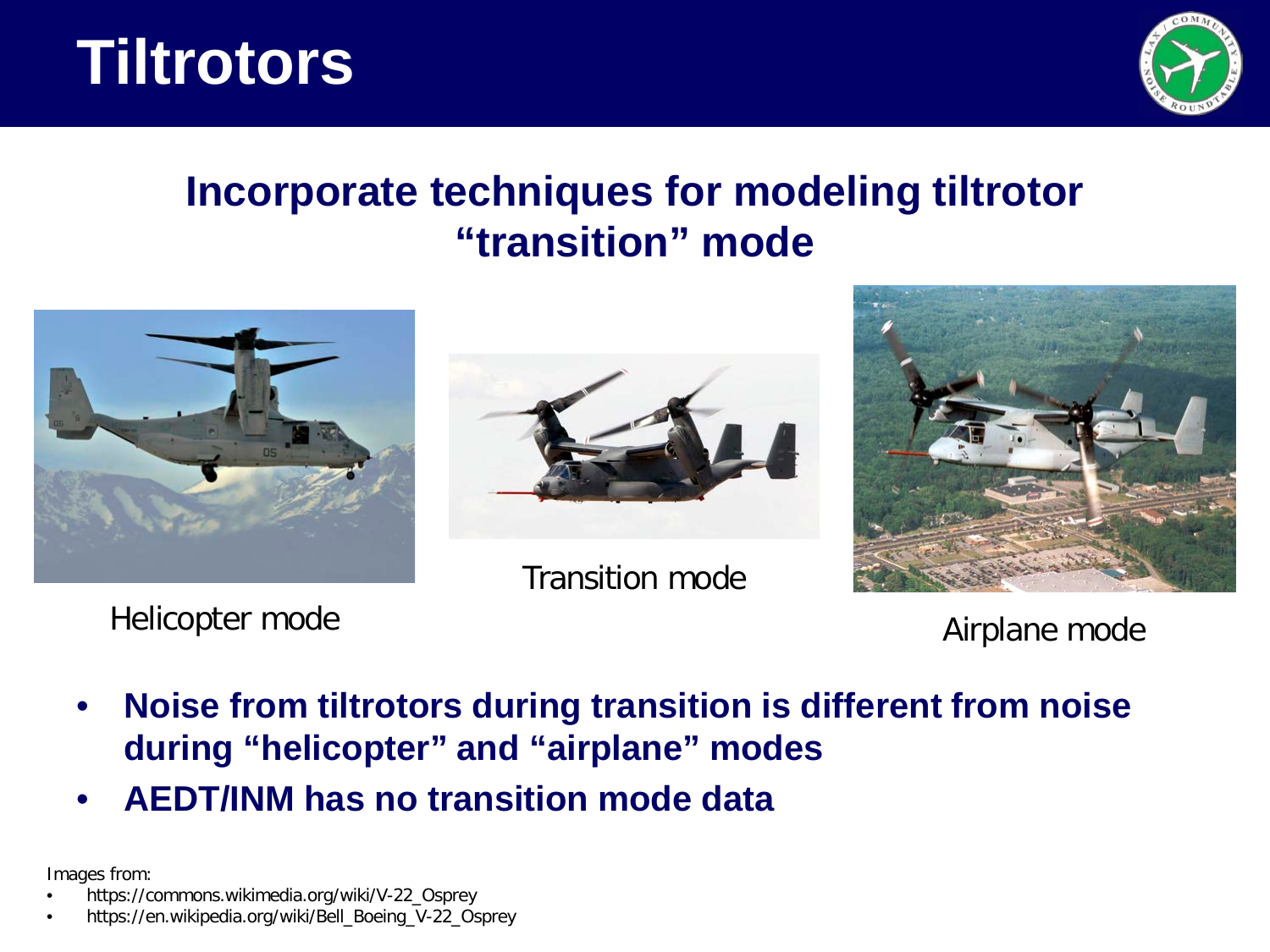## **Implementation Steps**



- **Develop and validate a method of expanding the AEDT helicopter database**
- **Exercise the method for a variety of helicopters**
- **Update AEDT modeling using the recommendations in this project**

**The FAA does not endorse and is not bound by ACRP results**

**The FAA decides whether AEDT will be updated**